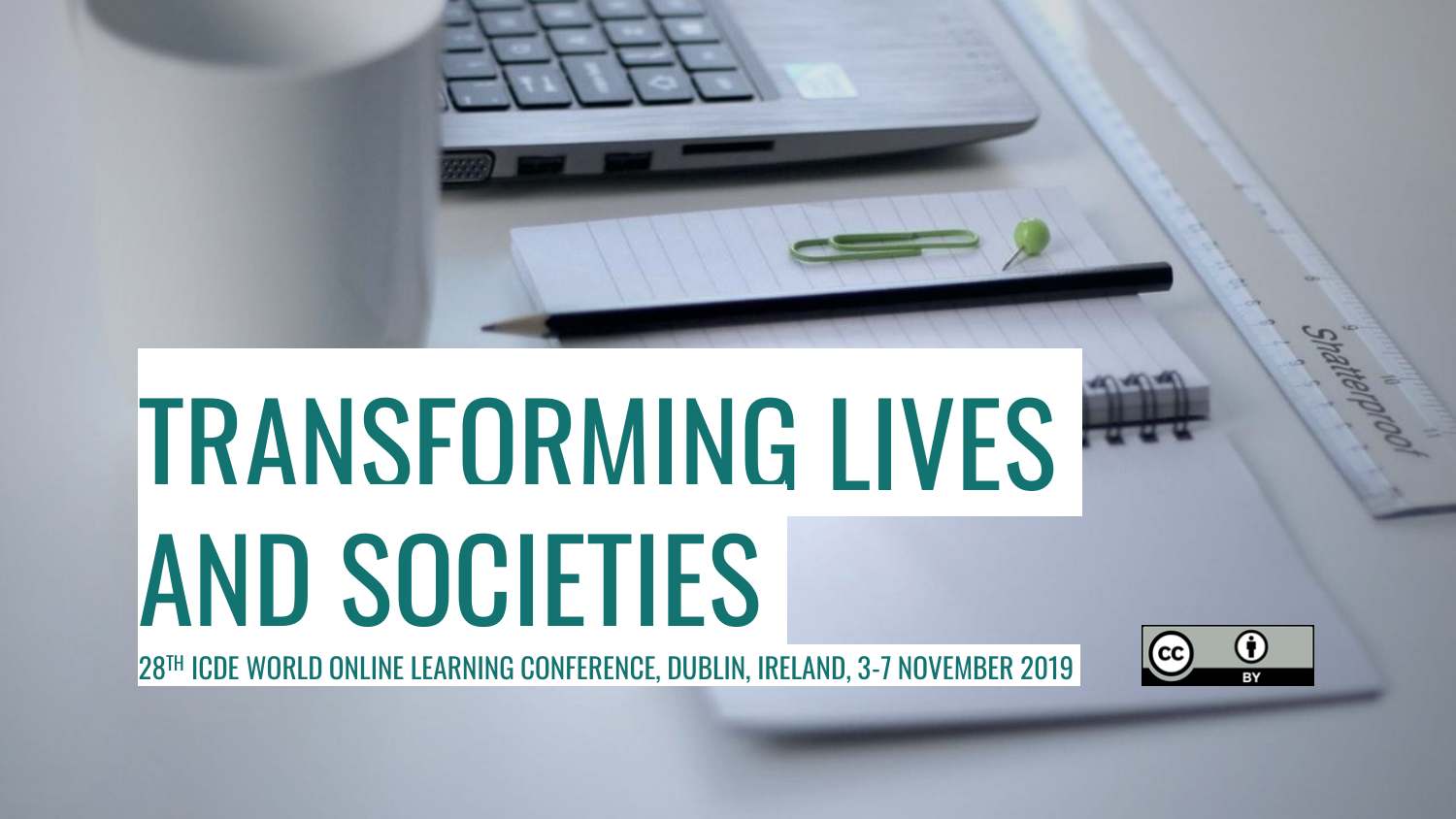# TRANSFORMING LIVES

**Students' testimonials: How online university transformed lives of students with disabilities**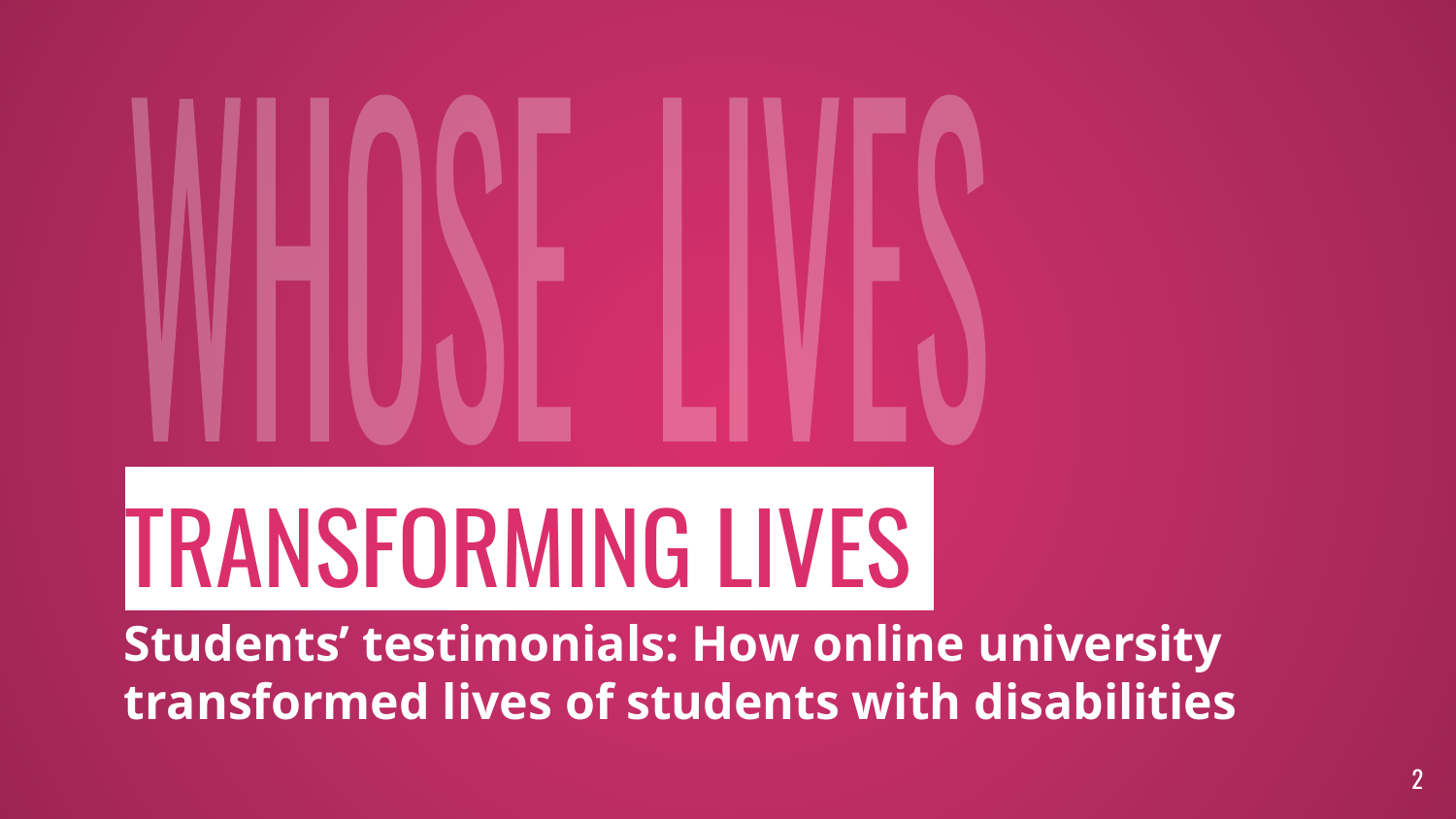# Djenana Jalovcic, EdD

[djenana.jalovcic@gmail.com](mailto:djenana.Jalovcic@gmail.com) @JalovcicDjenana <https://atdistance.wordpress.com/>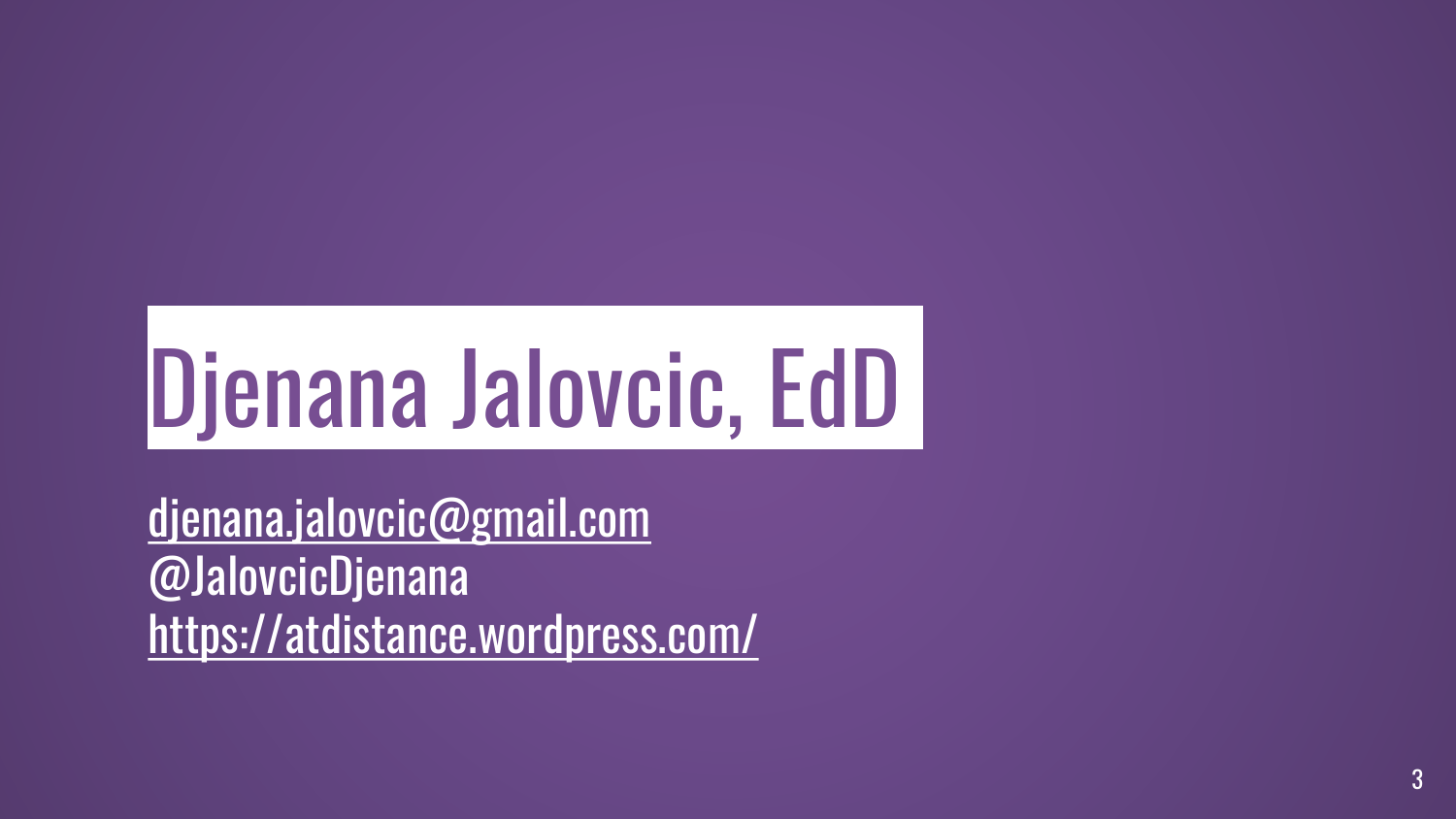# STORIES OF TRANSFORMATION

#### **Megan Paolo Jennifer**

#### **Study Girl Rosemary Crusoe**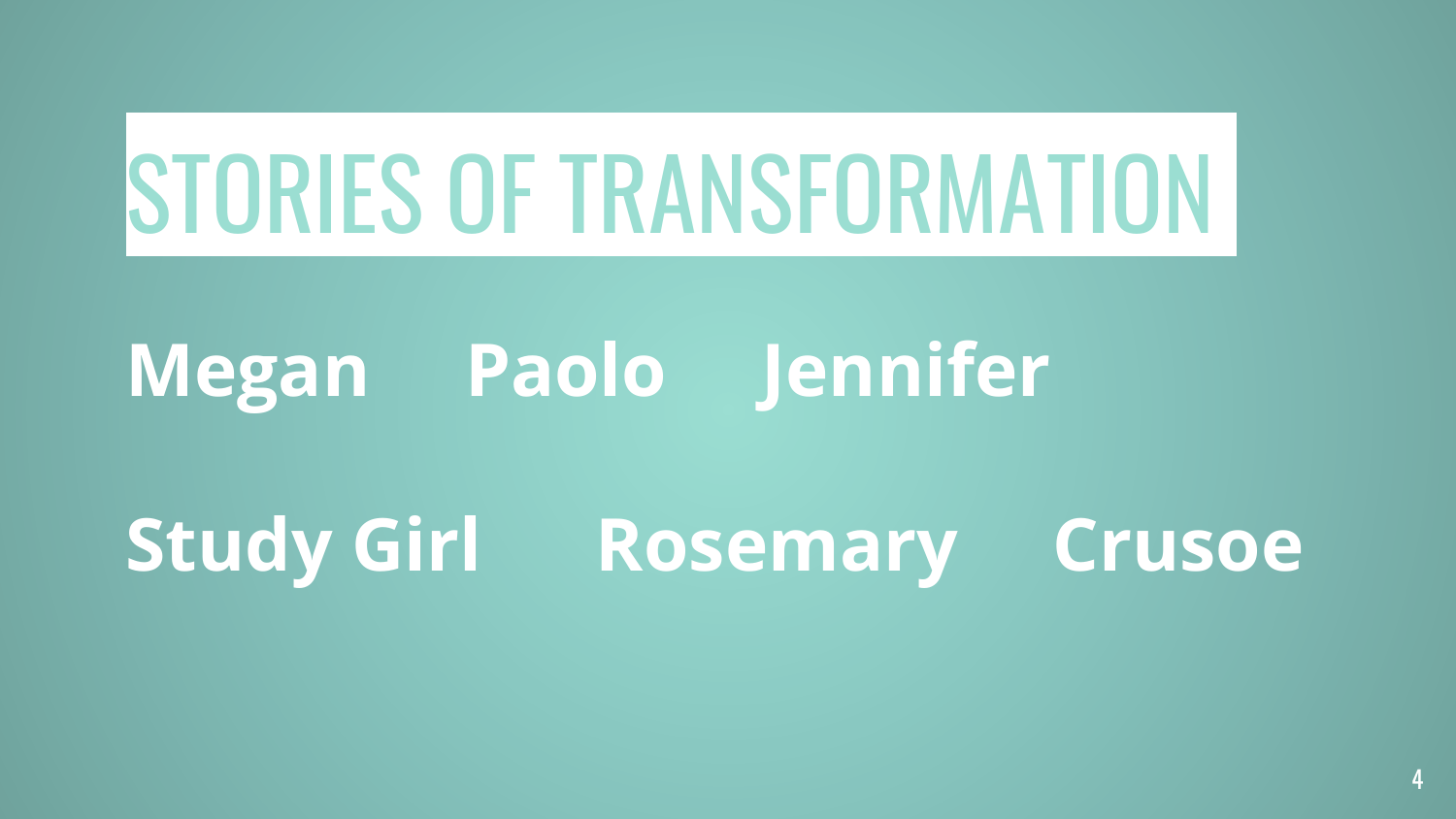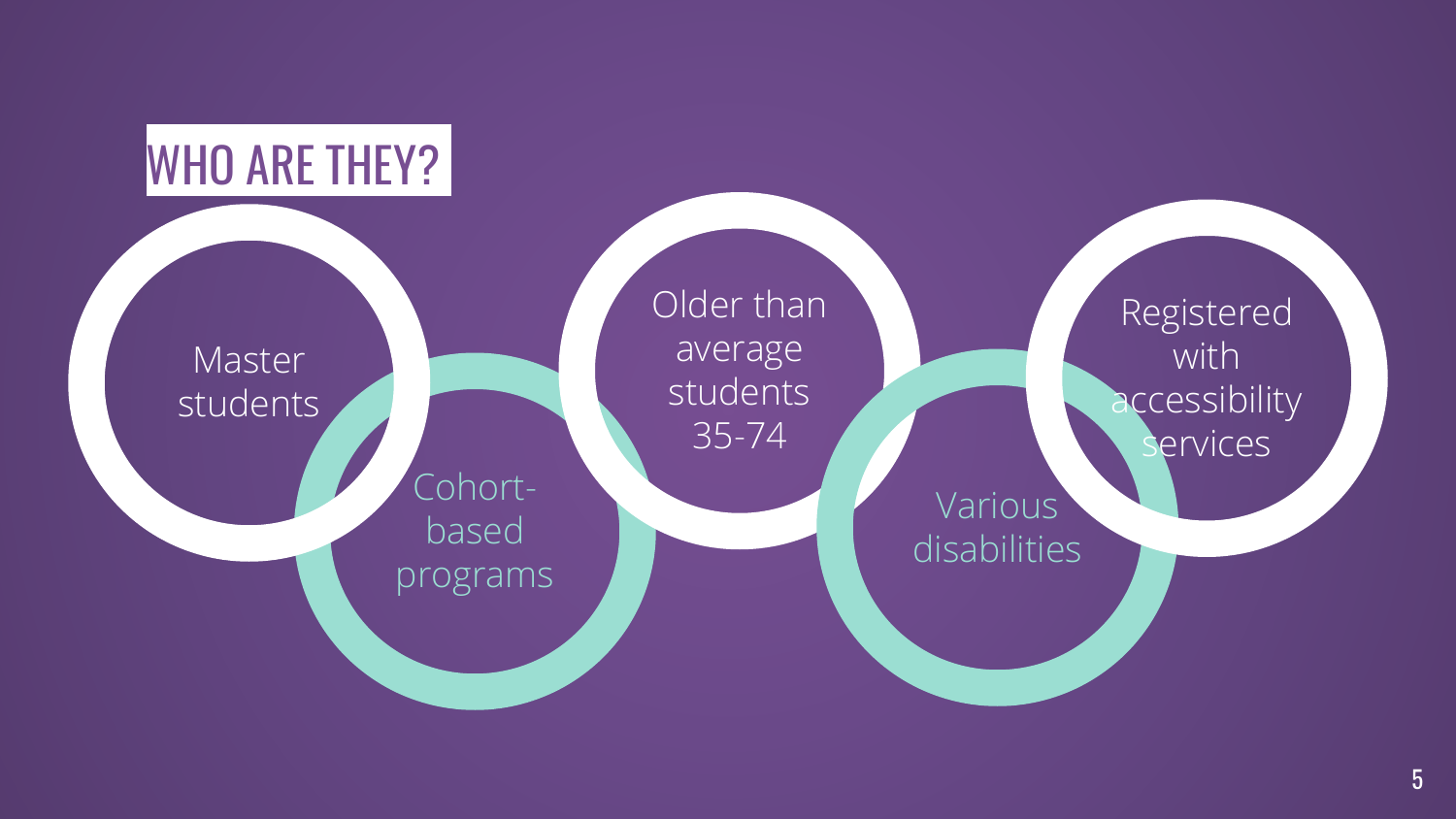#### Descriptive phenomenology Amedeo Giorgi (2009)

# Experiences of interaction

For students with disabilities in online university programs

Becoming Transformative experience!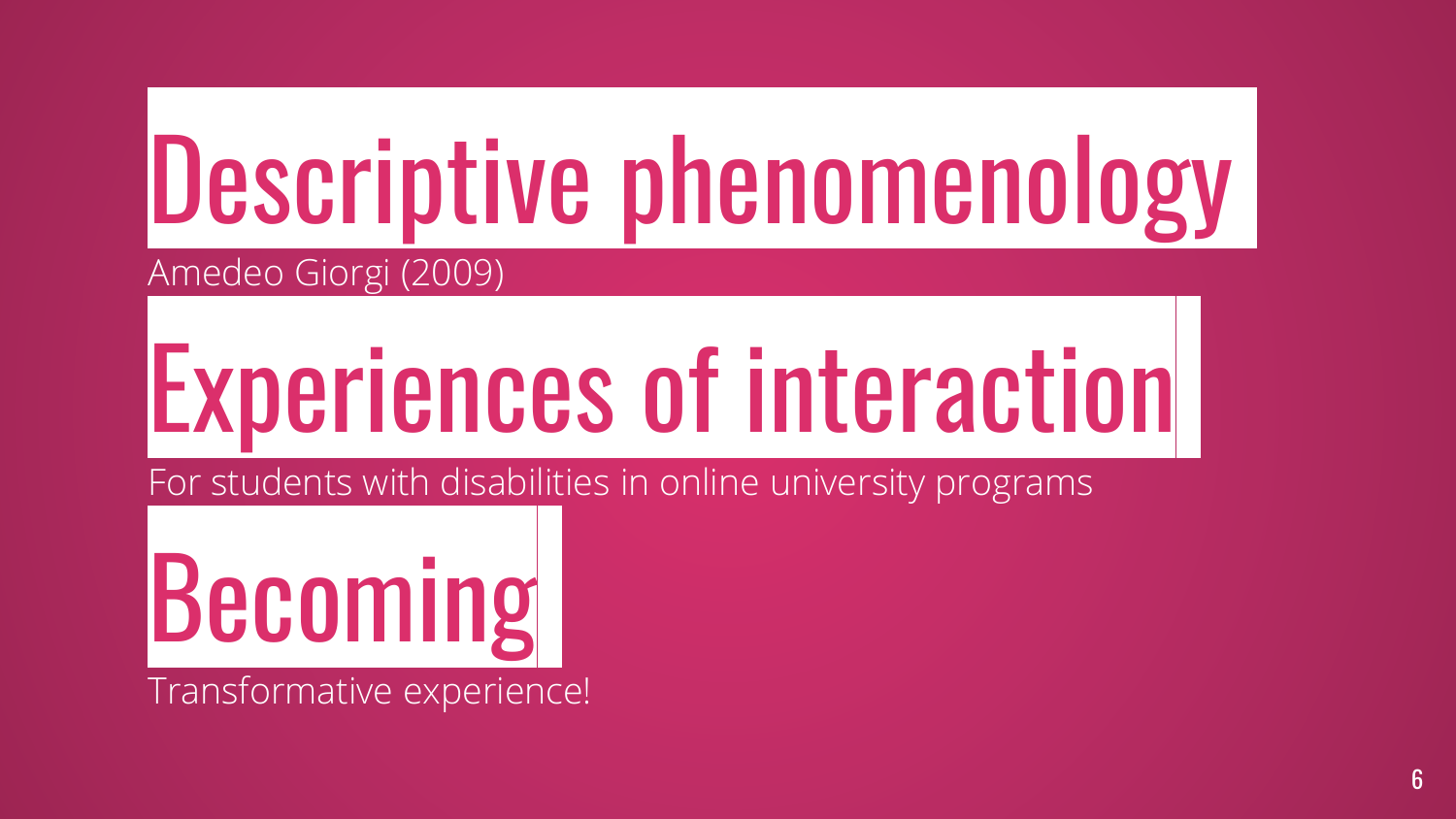I go out to the community and speak about my disabilities and how the art therapy and my schooling has helped me stay quite healthy; mentally and physically.



7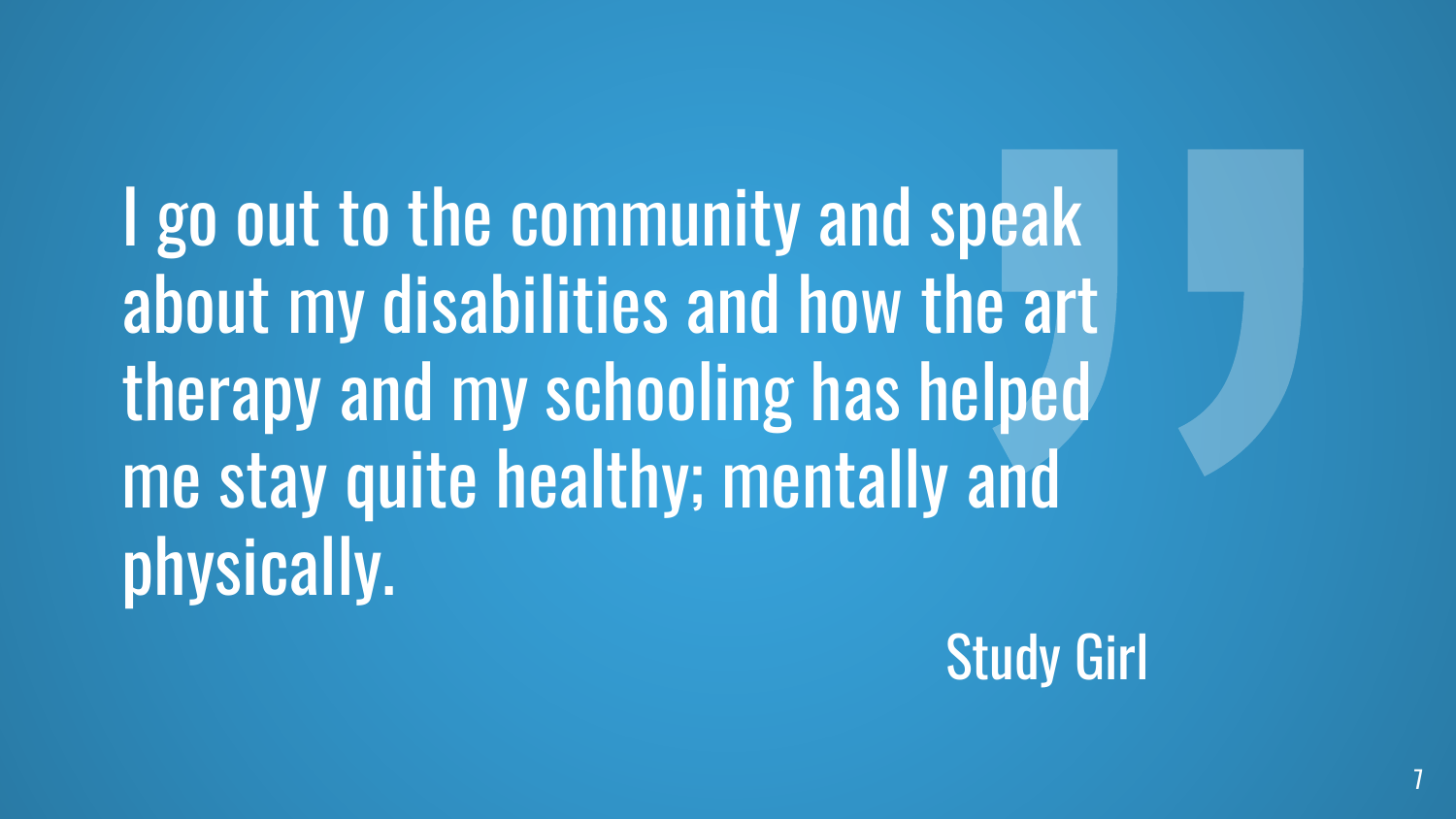…in every day life, there's so many restrictions, whereas with the online studying it removes the restrictions. It offers more opportunity… When I do an online course, and particularly when I complete it, I feel like I've conquered quite a bit and still am able to function and contribute to society despite the disability. It helps me to rise above the disability and still function normally to some extent.

Rosemary Rosemary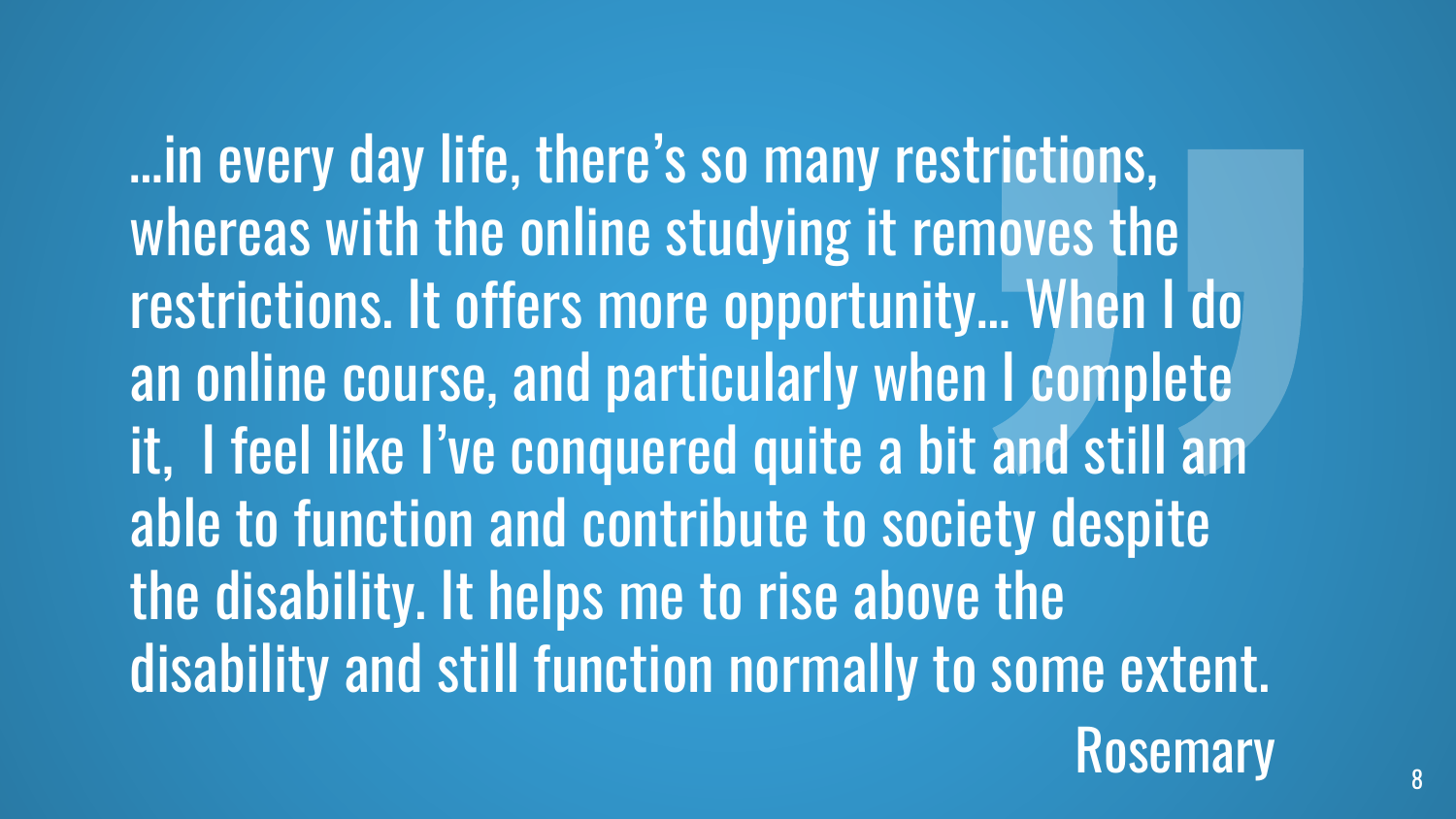I am at the period where I'm finding I can do more than I used to do but in a different area in a different way… I would say I'm feeling very upbeat and I'm really looking at it as being my time and launching myself in a new area.

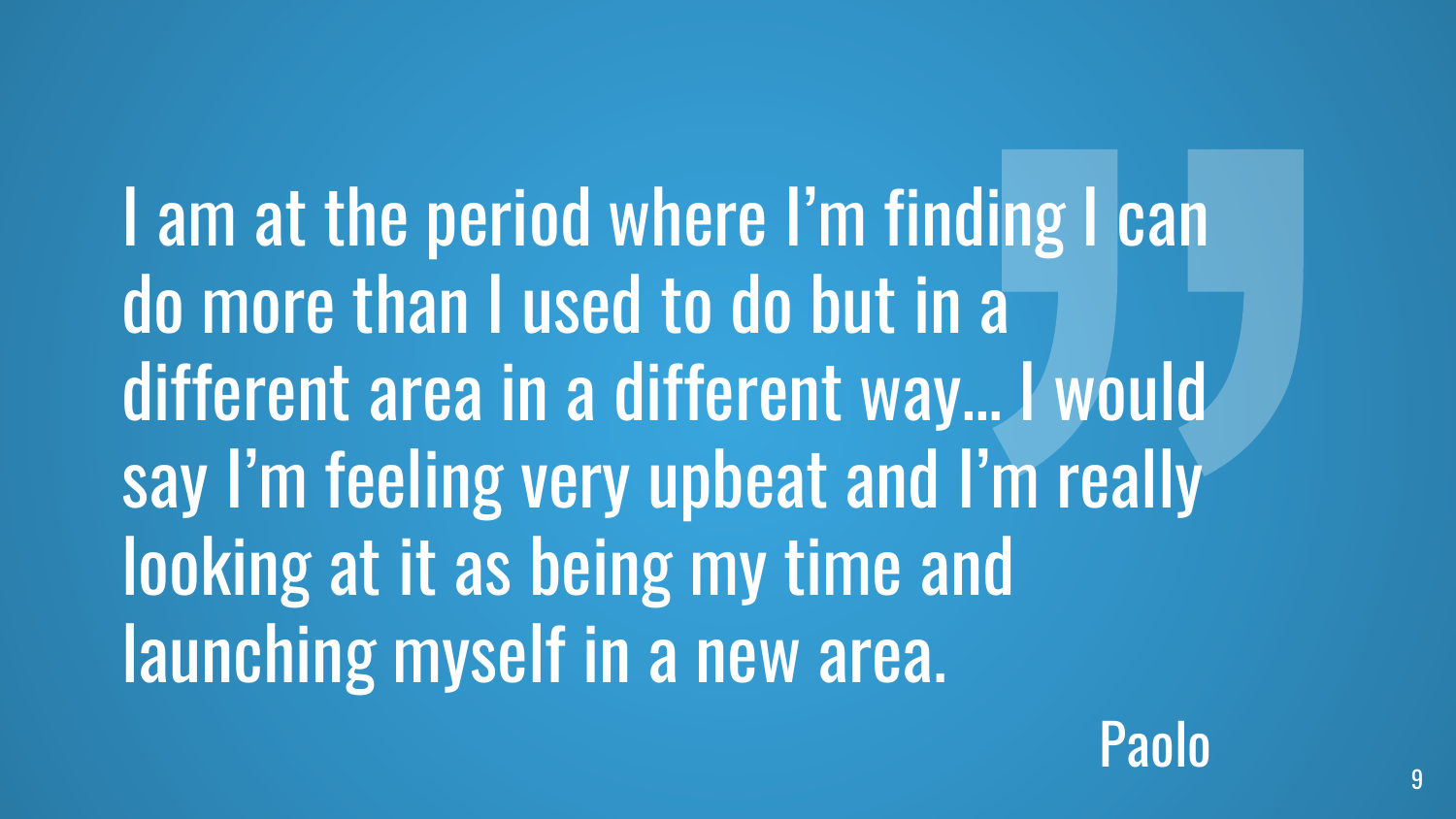I'm in this transition from who I was to who I am going to be. I am really open about it because I find that suggestions… that my course mates have to say are often helpful in feeling understood, people getting where I'm at.

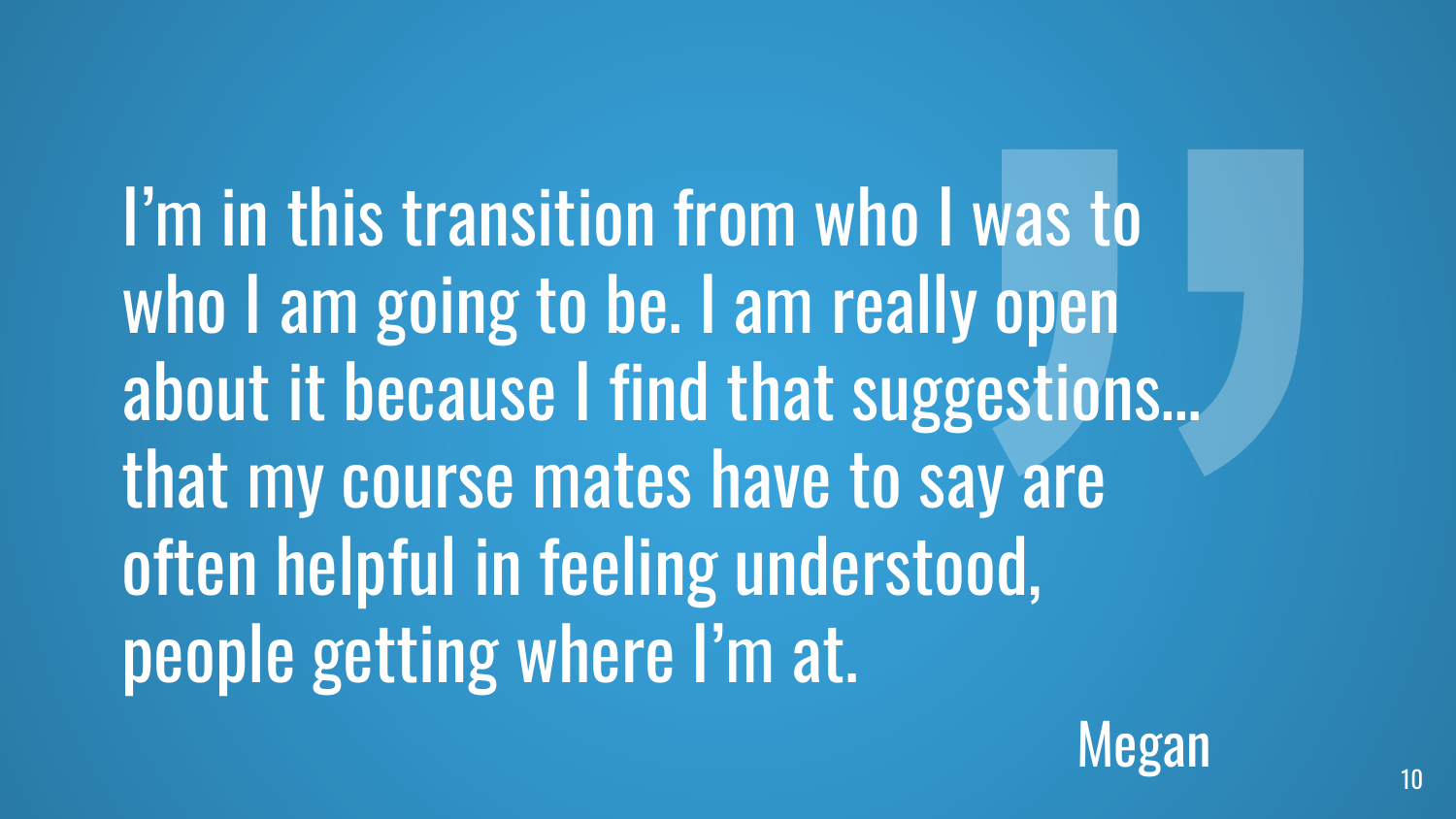I know that I am a productive, intelligent and creative individual that still has purpose on this planet because of this program.

**Jennifer**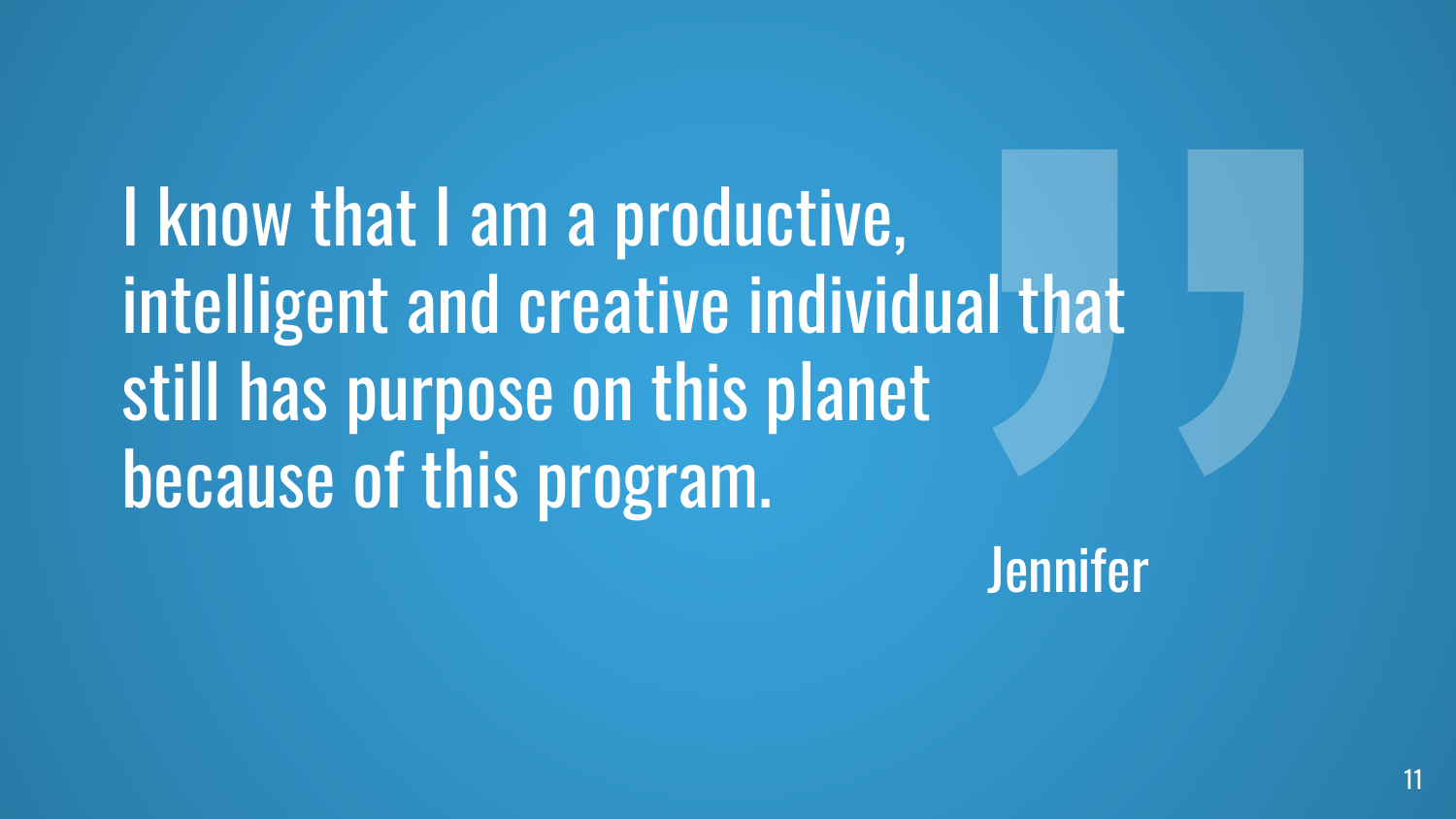# What made the difference?

Structure of experiences of studying in online university programs for students with disabilities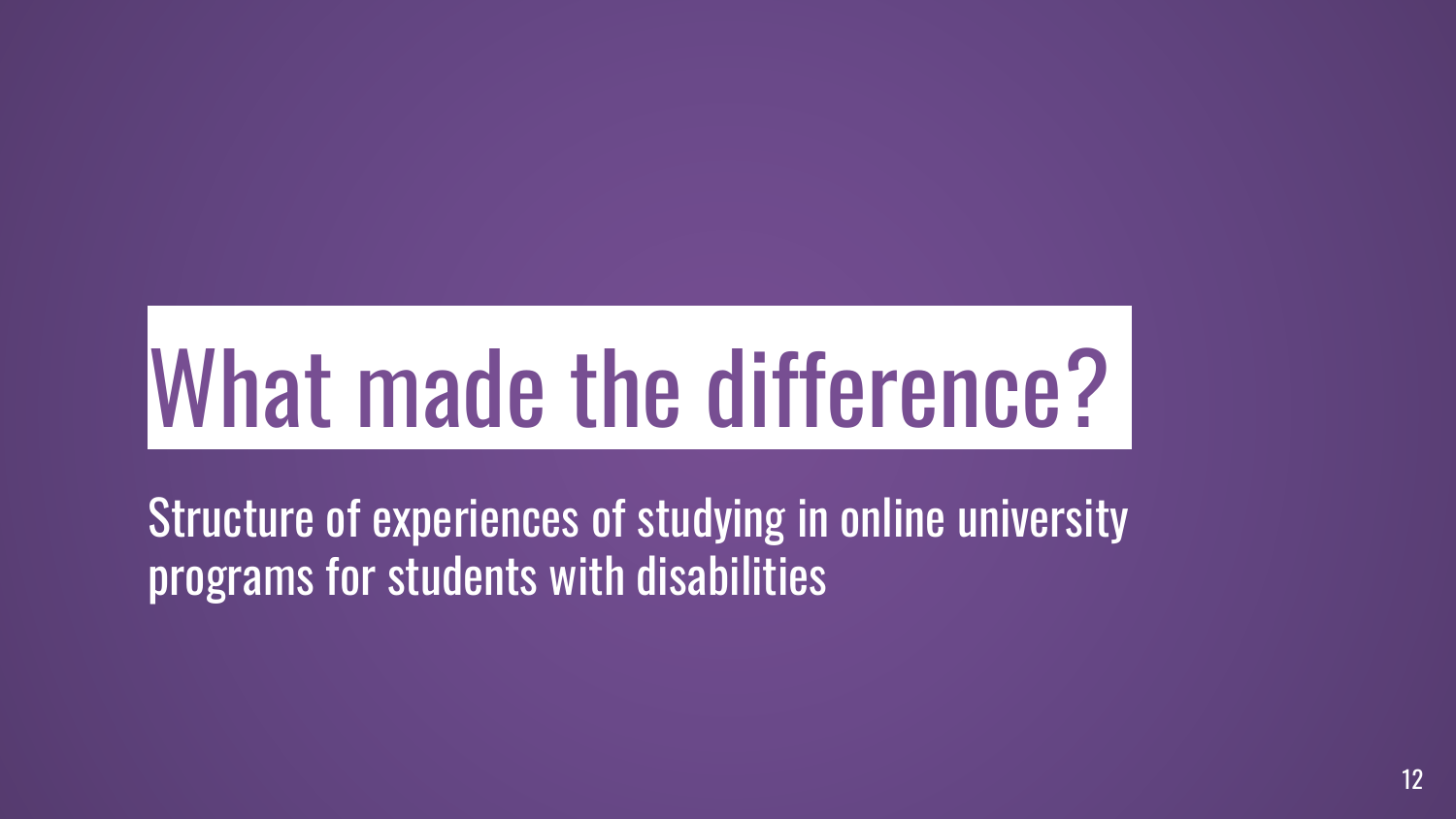### Having access

Make courses accessible and flexible

#### Working harder

Understand disability and recognize efforts.

### Being supported

Recognize diversity of experiences. Know your role.

## **Belonging**

Build community.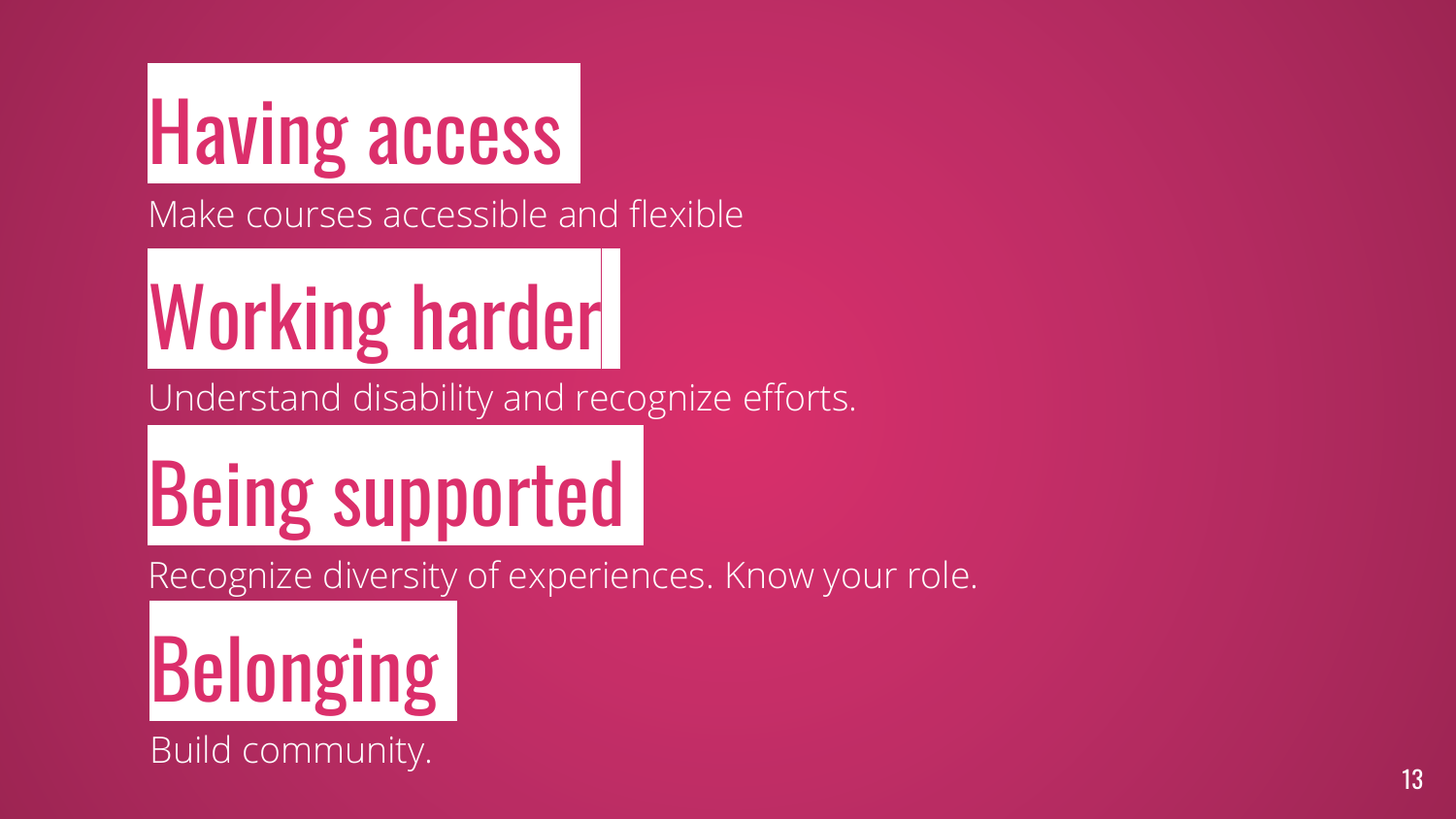# B REMOVE BARRIERS

Create flexible, accessible and inclusive learning opportunities for all. In cohort-based programs that is what made the difference and transformed the lives.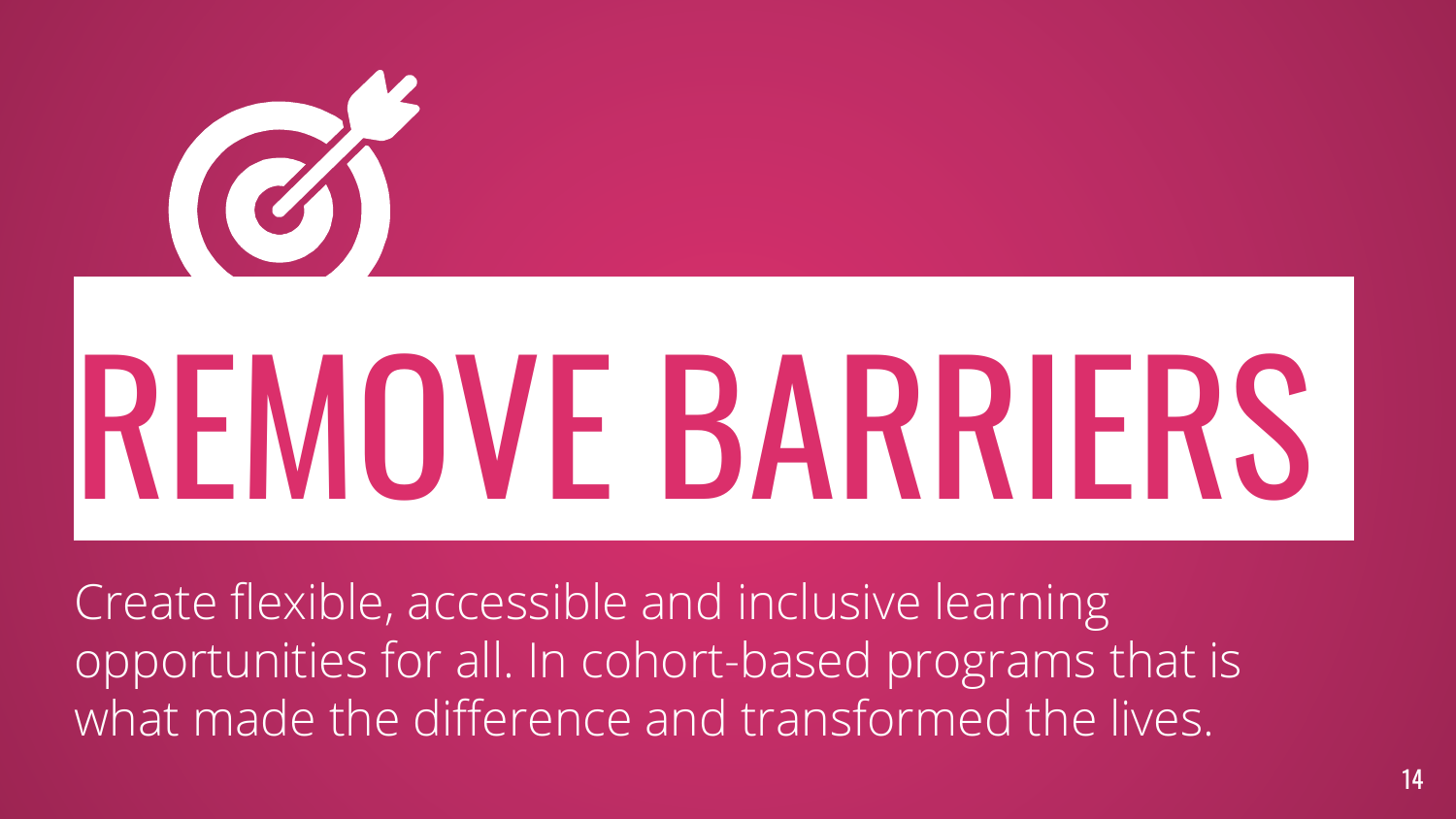

[djenana.jalovcic@gmail.com](mailto:djenana.Jalovcic@gmail.com) @JalovcicDjenana <https://atdistance.wordpress.com/>